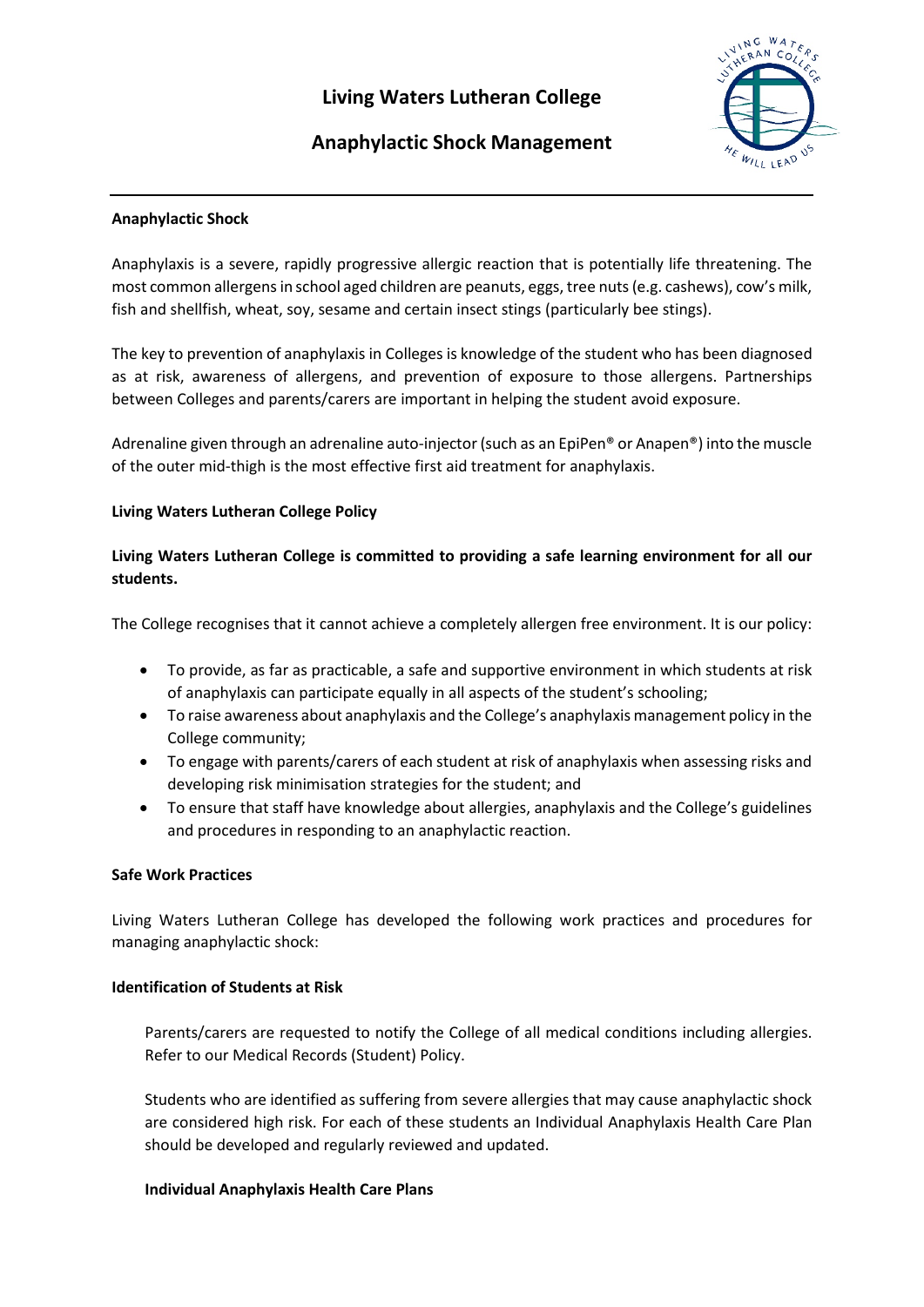An Individual Anaphylaxis Health Care Plan must be developed in consultation with the student's parents/carers, for any student who has been diagnosed by a medical practitioner as being at risk of anaphylaxis.

The Individual Anaphylaxis Health Care Plan should be in place as soon as practicable after the student is enrolled, and where possible before their first day of College.

The student's Individual Anaphylaxis Health Care Plan will be reviewed, in consultation with the student's parents/carers:

- Annually, and as applicable;
- If the student's condition changes; and
- Immediately after the student has an anaphylactic reaction.

It is the responsibility of the parent/carer to:

- Provide an Australian Society for Clinical Immunology and Allergy (ASCIA) Action Plan completed by the child's medical practitioner with a current photo; and
- Inform the College if their child's medical condition changes, and if relevant provide an updated ASCIA Action Plan.

## **Examples of ASCIA Action Plans are available from the [ASCIA website.](https://www.allergy.org.au/hp/anaphylaxis/ascia-action-plan-for-anaphylaxis)**

Internal Communications

The Principal will be responsible for providing information to all staff, students and parents/carers about anaphylaxis and the development of the College's anaphylaxis management strategies.

Volunteers and casual relief staff will be informed on arrival at the College if they are caring for a student at risk of anaphylaxis and their role in responding to an anaphylactic reaction.

#### **Staff Training and Emergency Response**

Generally, the College promotes allergy awareness. Refer to our Allergy Awareness Policy.

At all times while a student at risk of anaphylaxis is under the care or supervision of Living Waters Lutheran College, including excursions, yard duty, camps and special event days, Living Waters Lutheran College must ensure that there is a sufficient number of staff present who have up to date training and know how to recognise, prevent and treat anaphylaxis.

Teachers and other College staff who have regular contact with students at risk of anaphylaxis are encouraged to undertake training in anaphylaxis management, including how to respond in an emergency.

Wherever possible, training will take place before a student's first day at Living Waters Lutheran College. Where this is not possible, an interim plan will be developed in consultation with the student's parents/carers.

The procedures set out in this policy and a student's ASCIA Action Plan will be followed when responding to an anaphylactic reaction.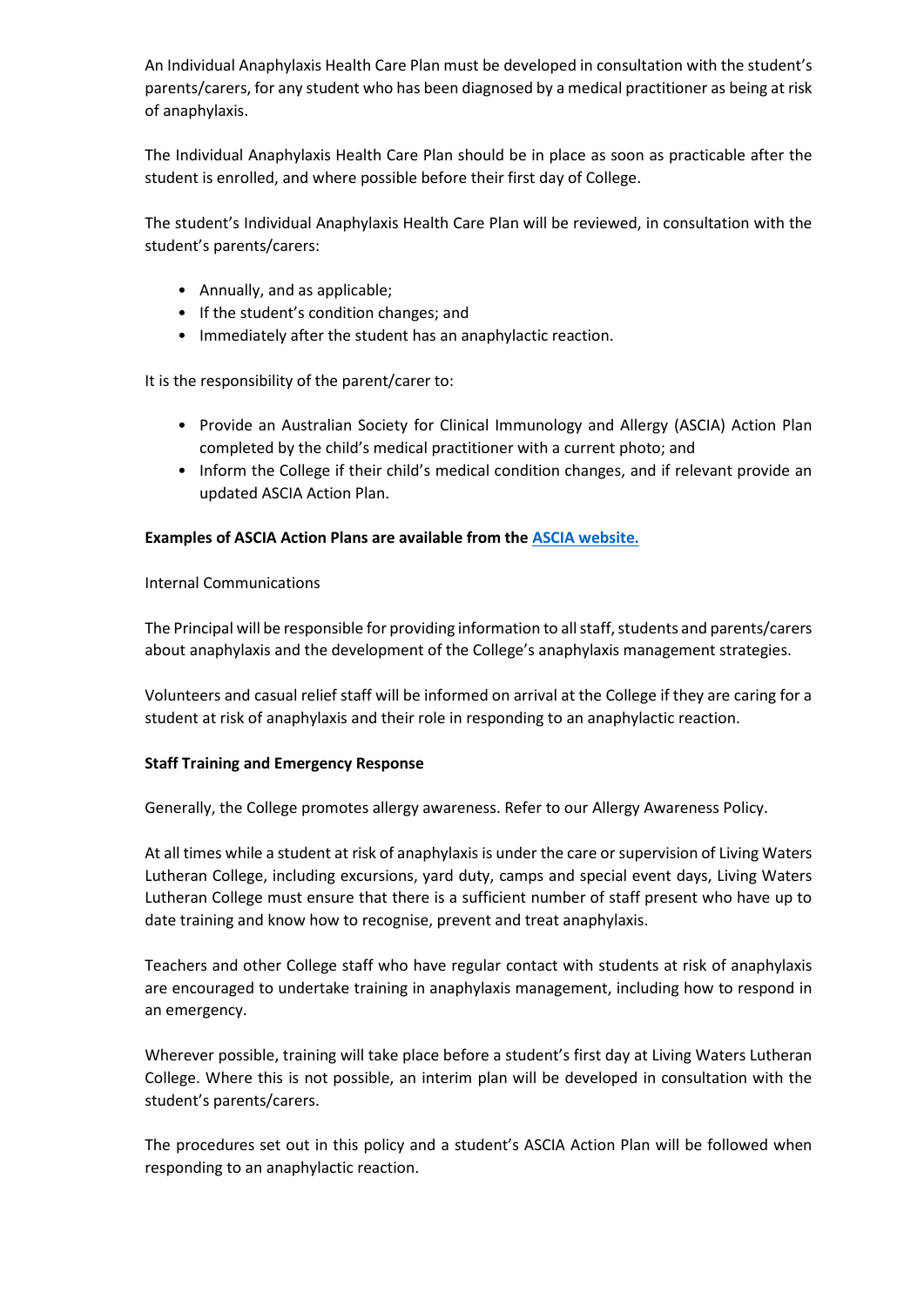#### **Medication Storage and Location**

All adrenaline auto-injectors and medication must be stored according to a student's ASCIA Action Plan and checked regularly to ensure that it has not expired, become discoloured or sediment is visible.

Adrenaline auto-injectors and other medication must be stored in various locations which are easily accessible to staff but not accessible to students. A copy of the student's ASCIA Action Plan must also be stored with their medical kit.

Living Waters Lutheran College maintains adrenaline auto-injectors and other relevant medication in the following location/s:

- First Aid Room
- Home Economics Room T5
- Physical Education Office
- Science Prep Room

Whenever a student at risk of anaphylaxis participates in outside College activities such as excursions and camps, Individual Anaphylaxis Health Care Plans, ASCIA Action Plans and adrenaline auto-injectors must be taken.

#### **Other Risk Minimisation Strategies**

Living Waters Lutheran College may also employ some or all of the following risk minimisation strategies that are designed to identify allergens, prevent exposure to them and enhance our response in case of an anaphylactic reaction.

#### *In the Classroom*

In the classroom, teachers should:

- Ensure they are aware of the identity of any students who are considered high risk of an anaphylactic reaction;
- Be familiar with the student's ASCIA Action Plan and have it readily accessible;
- Be familiar with staff who are trained to deal with an anaphylactic reaction if they are not;
- Liaise with parents/carers about food related activities ahead of time;
- Use non-food treats where possible. If food treats are used in class, it is recommended that parents/carers provide a box of safe treats for the student at risk of anaphylaxis. Treat boxes should be clearly labelled. Treats for the other students in the class should be consistent with the College's Allergy Awareness Policy;
- Never give food from outside sources to a student who is at risk of anaphylaxis;
- Be aware of the possibility of hidden allergens in cooking, food technology, science and art classes (e.g. egg or milk cartons);
- Have regular discussions with students about the importance of washing hands, eating their own food and not sharing food; and
- Brief casual/relief teachers and provided them with a copy of the student's ASCIA Action Plan.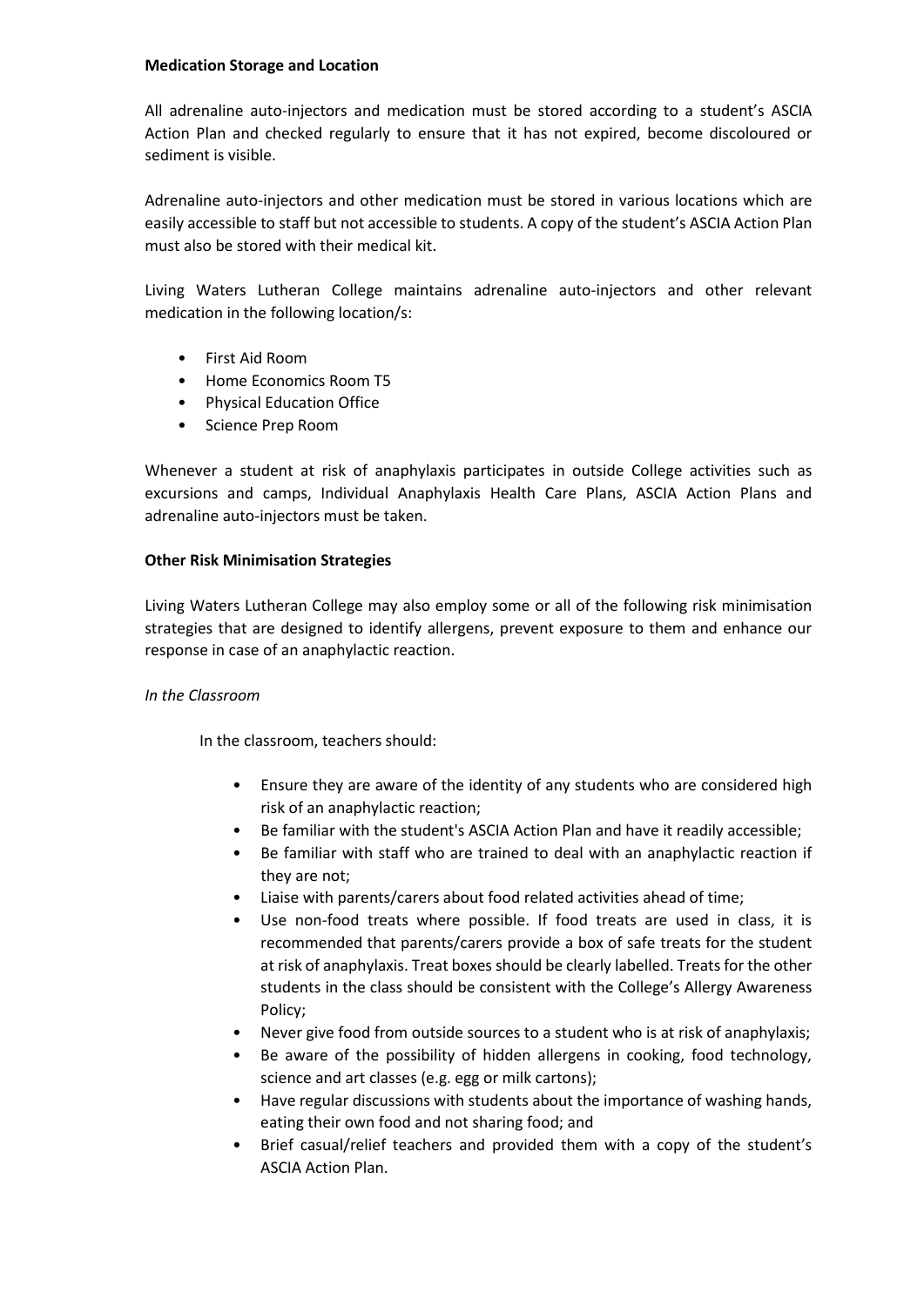#### *In the Canteen*

In the canteen:

- In the event we use an external/contracted food service provider, the provider should be able to demonstrate satisfactory training in the area of anaphylaxis and its implications on food handling;
- With permission from parents/carers, canteen staff (including volunteers), should be briefed about students at risk of anaphylaxis, preventative strategies in place and the information in their ASCIA Action Plans;
- With permission from parents/carers, the College may have the student's name, photo and the foods they are allergic to displayed in the canteen as a reminder to staff;
- Food banning is not recommended (refer to our Allergy Awareness Policy), however we may choose not to stock peanut and tree nut products (including nut spreads);
- Products labelled 'may contain traces of peanuts/tree nuts' should not be served to the student known to be allergic to peanuts/tree nuts;
- Staff should be aware of the potential for cross contamination when storing, preparing, handling or displaying food; and
- Staff should ensure tables and surfaces are wiped clean regularly.

# *In the College yard*

In the College yard:

- A student with anaphylactic responses to insects should wear shoes at all times;
- Outdoor bins should be kept covered;
- A student with anaphylactic responses should keep open drinks (e.g. drinks in cans) covered while outdoors;
- Staff trained to provide an emergency response to anaphylaxis should be readily available during non-class times (e.g. recess and lunch);
- The adrenaline auto-injector should be easily accessible; and
- Staff on duty need to be able to communicate that there is an anaphylactic emergency without leaving the child experiencing the reaction unattended.

## *During On-site Events (e.g. sporting events, in College activities, class parties)*

During on-site events:

- Class teachers should consult parents/carers in advance to either develop an alternative food menu or request the parents/carers to send a meal for the student;
- Parents/carers of other students should be informed in advance about foods that may cause allergic reactions in students at risk of anaphylaxis as well as being informed of our Allergy Awareness Policy;
- Party balloons should not be used if a student is allergic to latex;
- Latex swimming caps should not be used by a student who is allergic to latex;
- Staff must know where the adrenaline auto-injector is located and how to access it if required;
- Staff should avoid using food in activities or games, including as rewards; and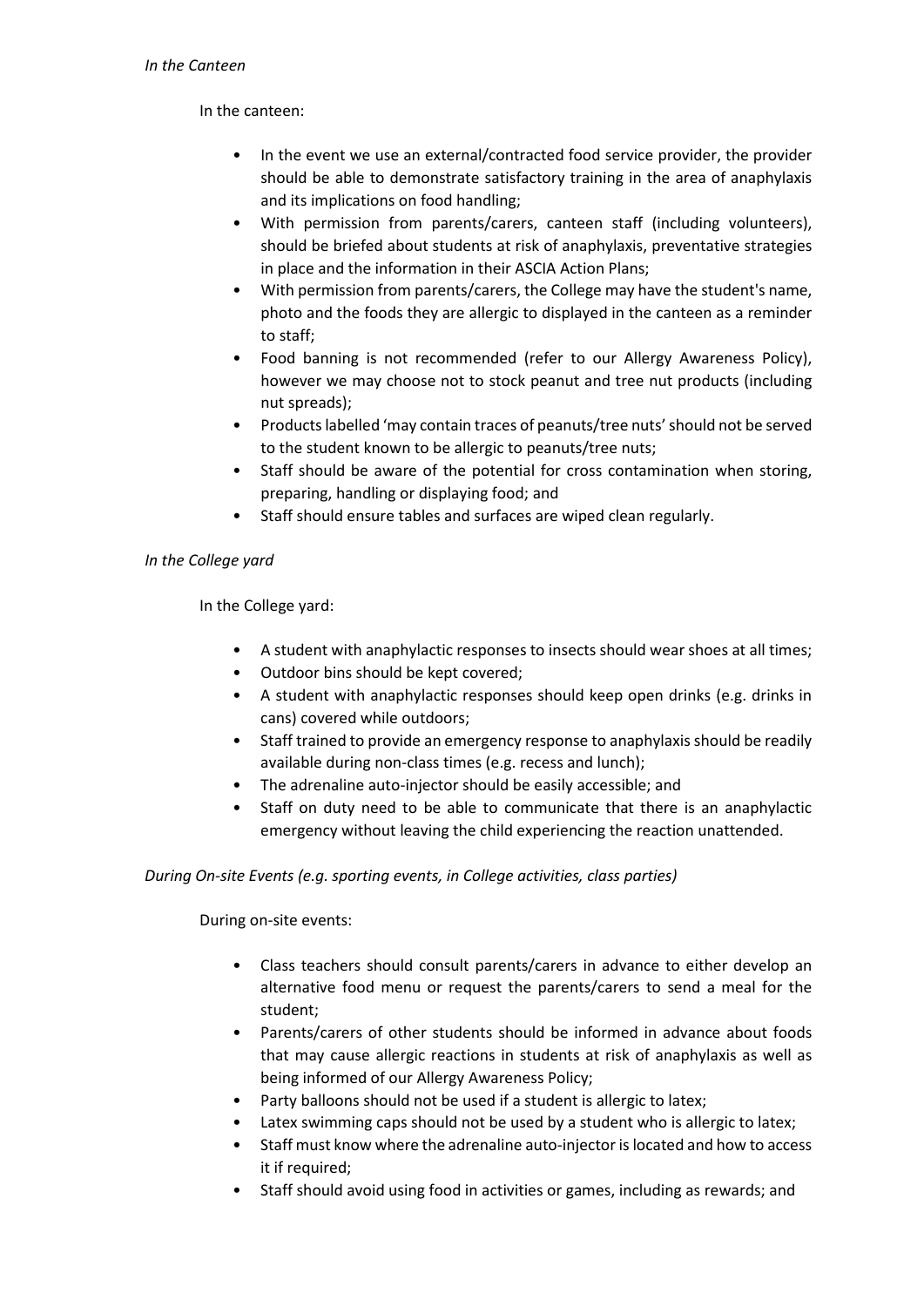• For sporting events, it may be appropriate to take the student's adrenaline autoinjector to the event. If the weather is warm, the auto-injector should be stored in an esky to protect it from the heat.

# *During Off-site College settings – field trips, excursions*

During field trips and day excursions:

- The student's adrenaline auto-injector, ASCIA Action Plan and means of contacting emergency assistance must be taken;
- One or more staff members who have been trained in the recognition of anaphylaxis and administration of the adrenaline auto-injector should accompany the student on field trips or excursions. All staff present during the field trip or excursion need to be aware if there is a student at risk of anaphylaxis;
- Staff should develop an emergency procedure that sets out clear roles and responsibilities in the event of an anaphylactic reaction;
- Parents/carers should be consulted in advance to discuss issues that may arise, to develop an alternative food menu or request the parent/carer to send a meal (if required);
- Parents/carers may wish to accompany their child on field trips and/or excursions. This should be discussed with parents/carers as another strategy for supporting the student; and
- Consider the potential exposure to allergens when consuming food on buses.

# *During Off-site College settings – camps and remote settings*

During College camps and overnight excursions:

- When planning College camps and overnight excursions, risk management plans for students at risk of anaphylaxis should be developed in consultation with parents/carers and camp managers;
- Camp site/accommodation providers and airlines should be advised in advance of any student at risk of anaphylactic shock;
- Staff should liaise with parents/carers to develop alternative menus or allow students to bring their own meals;
- Camp providers should avoid stocking peanut or tree nut products, including nut spreads. Products that 'may contain' traces of peanuts/tree nuts may be served, but not to the student who is known to be allergic to peanuts/tree nuts;
- Use of other substances containing allergens (e.g. soaps, lotions or sunscreens containing nut oils) should be avoided;
- The student's adrenaline auto-injector, ASCIA Action Plan and a mobile phone must be taken on camp;
- A team of staff who have been trained in the recognition of anaphylaxis and the administration of the adrenaline auto-injector should accompany the student on camp. However, all staff present need to be aware if there is a student at risk of anaphylaxis;
- Staff should develop an emergency procedure that sets out clear roles and responsibilities in the event of an anaphylactic reaction;
- Staff should be aware of what local emergency services are in the area and how to access them. Liaise with them before the camp;
- The adrenaline auto-injector should remain close to the student at risk of anaphylaxis and staff must be aware of its location at all times. It may be carried